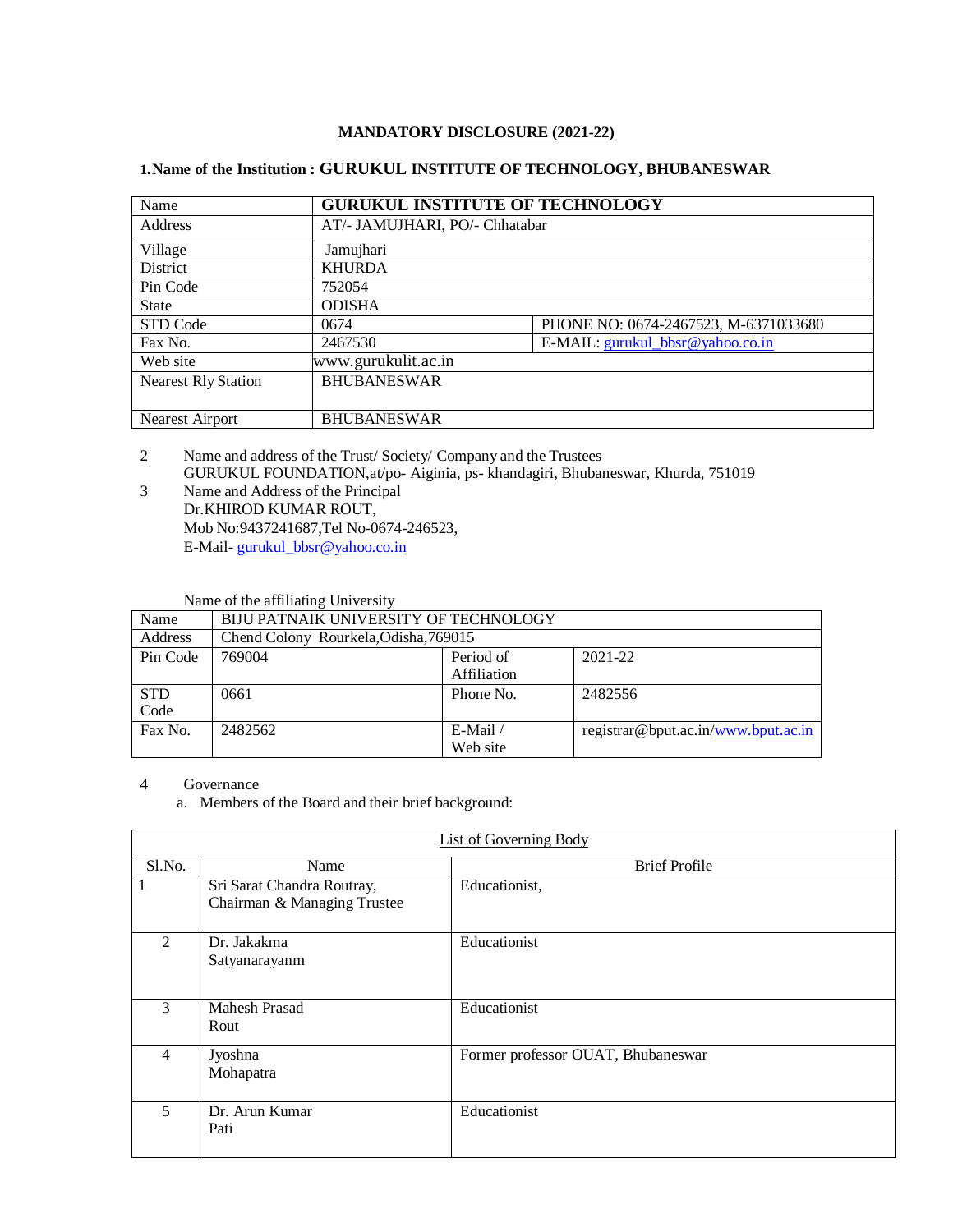**b.** Frequently of the Board Meeting and Academic Advisory Body: **Quarterly**

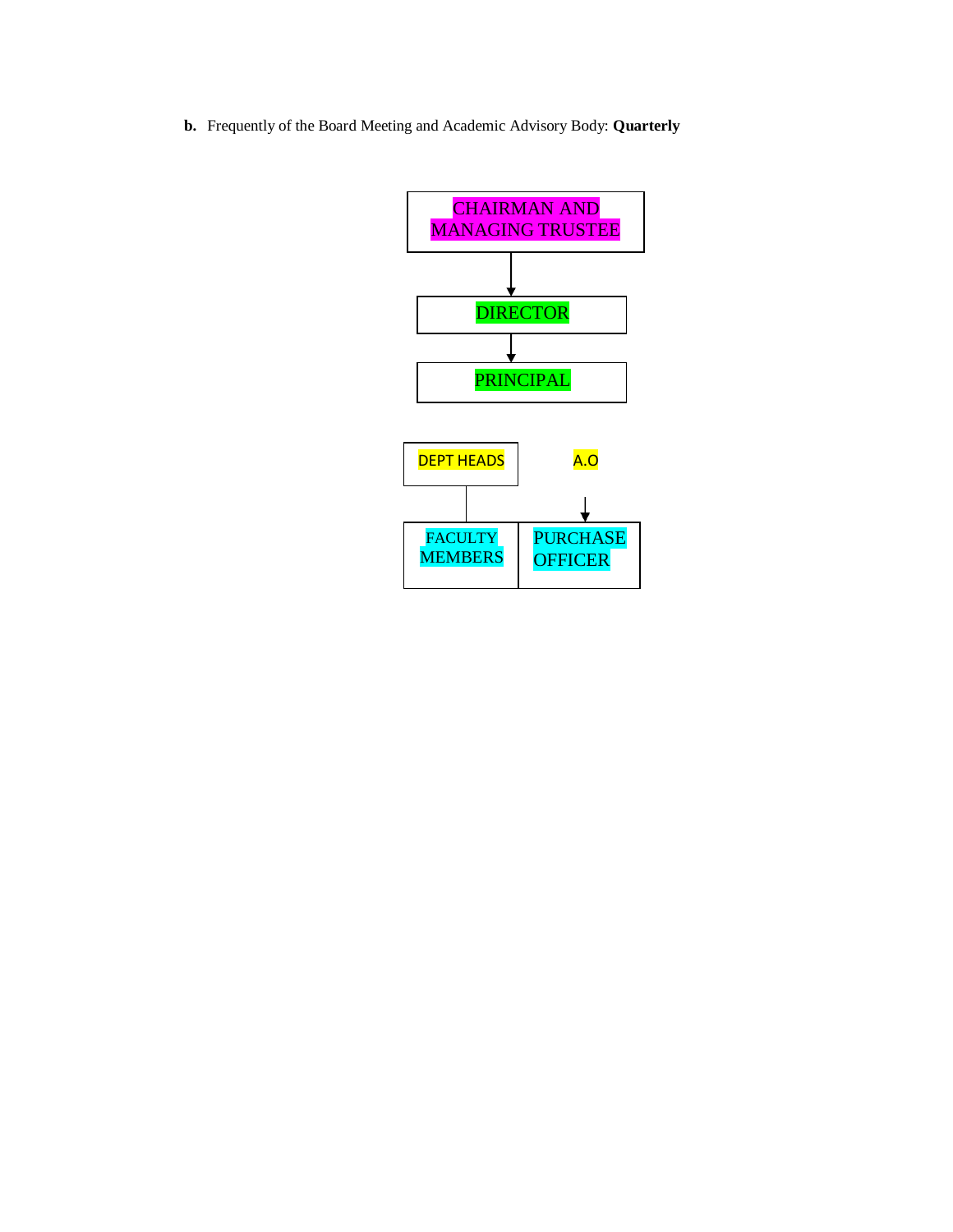e. Nature and Extent of involvement of Faculty and students in academic affairs/improvements. The staff council meeting of the Institute held in every month  $\&$  the HOD meeting in every fortnight.

The academic affairs and its improvements are discussed.

- f. Mechanism/ Norms and Procedure for democratic/ good Governance Governance of the Institute through the majority of opinion in the staff council with respect to Academic & Administrative governance.
- g. Student Feedback on Institutional Governance/ Faculty performance Students Feedback and Proctor System is maintained to monitor the faculty performance and students grievance. Apart from this there are different committees like Academic committee, anti ragging committee, discipline committee, woman's grievance cell and student's grievance cell etc.
- h. Grievance Redressal mechanism for Faculty, staff and students: Available.
- i. Establishment of Anti Ragging Committee : Yes
- j. Establishment of Online Grievance Redressal Mechanism : Yes
- k. Establishment of Grievance Redressal Committee in the Institution and Appointment of OMBUDSMAN by the University : Yes
- l. Establishment of Internal Complaint Committee (ICC) : Yes
- m. Establishment of Committee for SC/ ST : Yes
- n. Internal Quality Assurance Cell : Yes

# **6. Programmes**

a. Name of Programmes approved by AICTE : B.Tech (2021-22)

| ٠<br>Sl.No.    | <b>Courses Approved</b><br>by AICTE | <b>BRANCH</b>   | <b>Number of Seats</b><br><b>Approved</b> |
|----------------|-------------------------------------|-----------------|-------------------------------------------|
| 1              | PG                                  | <b>MBA</b>      | 45                                        |
|                |                                     | Civil Engg      | 23                                        |
|                |                                     | CSE             | 23                                        |
| $\mathfrak{D}$ | <b>UG</b>                           | Mechanical Engg | 23                                        |
|                |                                     | <b>EEE</b>      | 45                                        |
|                |                                     | <b>ECE</b>      | 23                                        |

- b. Name of Programmes Accredited by NBA :No
- c. Status of Accreditation of the Courses: No
	- $\triangleright$  Total number of Courses :
	- $\triangleright$  No. of Courses for which applied for Accreditation
	- $\triangleright$  Status of Accreditation Preliminary/ Applied for SAR and results awaited/ Applied for SAR and visits completed/ Results of the visits awaited/ Rejected/ Approved for ….. Courses: Preliminary
- d. For each Programme the following details are to be given:

Name : Electrical & Electronics Engineering

Number of seats : 45

Duration: 4 years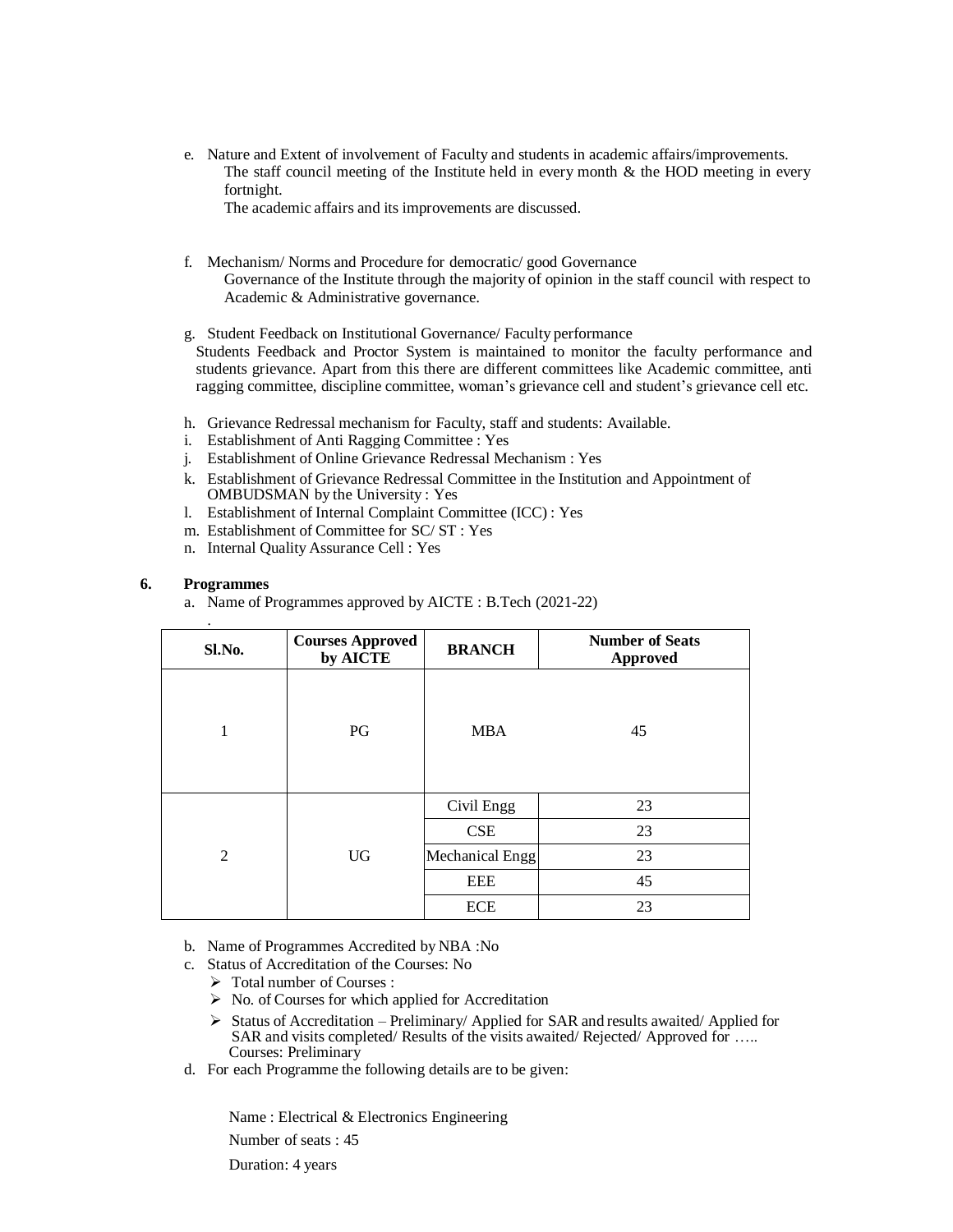Name : Computer Science and Engineering Number of seats :23 Duration: 4 years

Name : Mechanical Engineering Number of seats : 23 Duration: 4 years

Name : Civil Engineering Number of seats : 23 Duration: 4 years

Name : Electronics & Communication Engineering Number of seats : 23 Duration: 4 years

Name : Master of Business Administration Number of seats : 45 Duration: 2 year

Cut off marks/rank of admission during the last three years: 45% Fee : Rs 45,000/ Placement Facilities: Placement officer provided. Campus placement in last three years with minimum salary, maximum salary and average salary : 2 lakhs to 3 lakhs Off Campus Placement

|                  |                          | 2020-21                                                     |                                       | 2019-20                                                     |                                      |                                                             | 2018-19                          |                                                            |                                           |                                       |  |
|------------------|--------------------------|-------------------------------------------------------------|---------------------------------------|-------------------------------------------------------------|--------------------------------------|-------------------------------------------------------------|----------------------------------|------------------------------------------------------------|-------------------------------------------|---------------------------------------|--|
| S<br>L<br>N<br>0 | <b>BRAN</b><br><b>CH</b> | <b>TOTAL</b><br><b>STUDEN</b><br><b>TS</b><br><b>PASSES</b> | <b>STUDEN</b><br>TS.<br><b>PLACED</b> | <b>TOTAL</b><br><b>STUDEN</b><br><b>TS</b><br><b>PASSES</b> | <b>STUDEN</b><br>TS<br><b>PLACED</b> | <b>TOTAL</b><br><b>STUDEN</b><br><b>TS</b><br><b>PASSES</b> | <b>STUDENTS</b><br><b>PLACED</b> | <b>MIN</b><br><b>SAL</b><br><b>ARY</b><br>IN<br><b>LAC</b> | MAX<br><b>SALAR</b><br>Y IN<br><b>LAC</b> | <b>AVERAGE</b><br><b>SALARYIN LAC</b> |  |
|                  | <b>CSE</b>               | $\overline{0}$                                              | $\overline{0}$                        | $\overline{0}$                                              | $\overline{0}$                       | 02                                                          | 01                               | 2.8                                                        | 4.2                                       | 3.2                                   |  |
| 2                | EC                       | $\overline{0}$                                              | U                                     | $\overline{0}$                                              | $\overline{0}$                       | $\overline{2}$                                              | $\overline{0}$                   | 2.8                                                        | 3.2                                       | 3.0                                   |  |
| 3                | EE                       | $\overline{2}$                                              | 0                                     | $\overline{0}$                                              | $\overline{0}$                       | 05                                                          | 01                               | 2.8                                                        | 3.2                                       | 2.9                                   |  |
| $\overline{4}$   | ME                       | 14                                                          | 02                                    | $\overline{0}$                                              | $\overline{0}$                       | 17                                                          | 04                               | 2.8                                                        | 3.0                                       | 2.9                                   |  |
| 5                | <b>CE</b>                | 24                                                          | 03                                    | $\overline{0}$                                              | $\overline{0}$                       | 22                                                          | 04                               | 2.5                                                        | 3.0                                       | 2.75                                  |  |
| 6                | <b>MBA</b>               | 15                                                          | 04                                    | 22                                                          | 04                                   | 14                                                          | 05                               | 2.0                                                        | 2.5                                       | 2.17                                  |  |

# **4.** Students Placement through Institution Placement Cell (Branch wise forlast3 years):

**a.** Name and duration of programme(s) having Twinning and Collaboration with Foreign University(s) and being run in the same Campus along with status of their AICTE approval. If there is Foreign Collaboration, give the following details: **No**

Details of the Foreign University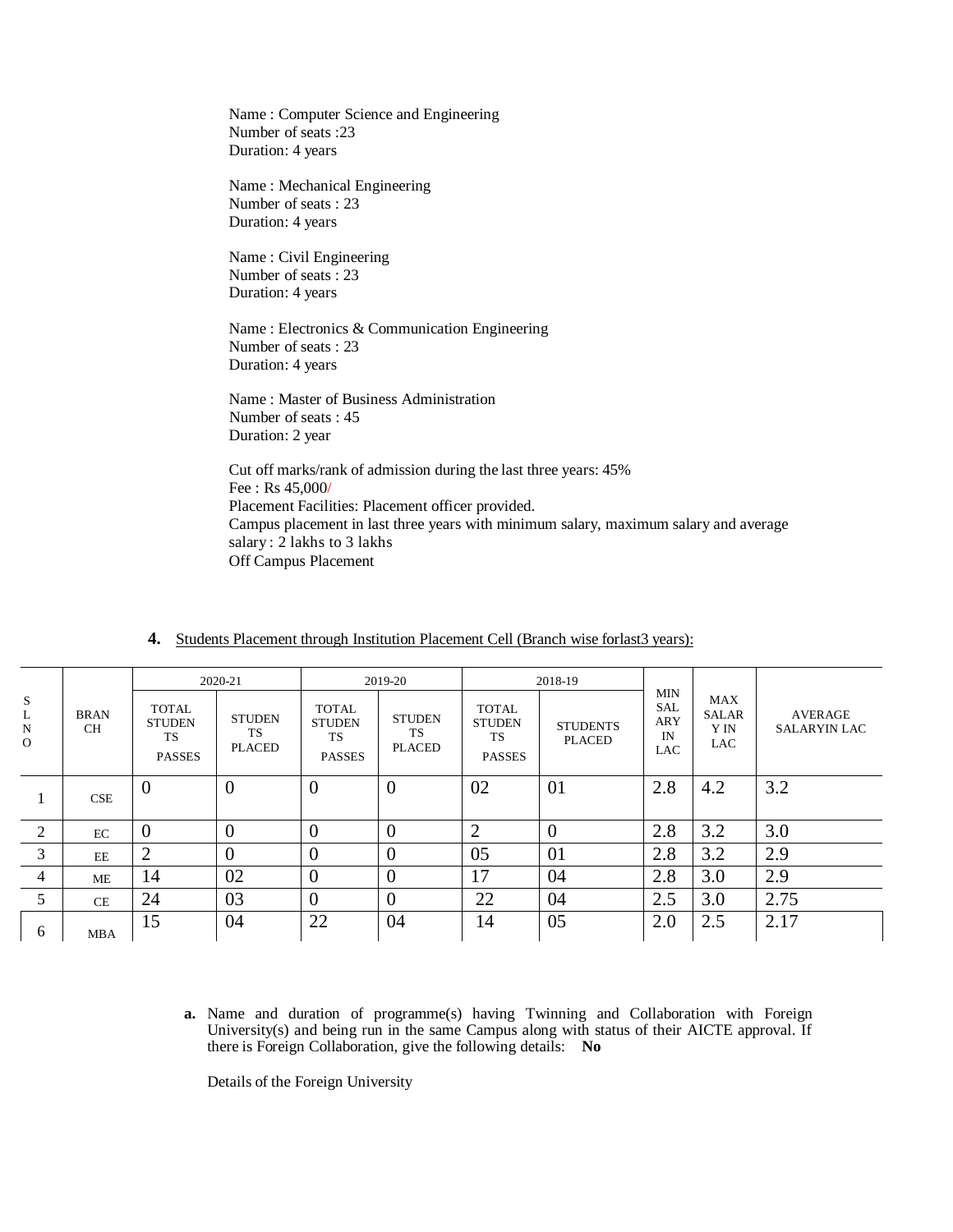Name of the University Address Website Accreditation status of the University in its Home Country Ranking of the University in the Home Country Whether the degree offered is equivalent to an Indian Degree? If yes, the name of the agency which has approved equivalence. If no, implications for students in terms of pursuit of higher studies in India and abroad and job both within and outside the country Nature of Collaboration Conditions of Collaboration Complete details of payment a student has to make to get the full benefit of Collaboration

**b.** For each Programme Collaborated provide the following: **No**

| each Trogramme condoorated provide the following. The                                            |
|--------------------------------------------------------------------------------------------------|
| Programme Focus                                                                                  |
| Number of seats                                                                                  |
| <b>Admission Procedure</b>                                                                       |
| Fee                                                                                              |
| Placement Facility                                                                               |
| Placement Records for last three years with minimum salary, maximum salary and average<br>salary |
|                                                                                                  |

**c.** Whether the Collaboration Programme is approved by AICTE? If not whether the Domestic/Foreign University has applied to AICTE for approval - NA

# **7. Faculty**

Branch wise list Faculty members:

|                | FACULTY LIST 2021-22 |                                               |                      |                    |  |
|----------------|----------------------|-----------------------------------------------|----------------------|--------------------|--|
|                |                      | <b>CIVIL ENGINEERING</b>                      |                      |                    |  |
| Sl.No.         | <b>Branch</b>        | Name                                          | <b>QUALIFICATION</b> | <b>DESIGNATION</b> |  |
| 1              | 1                    | SATWIK SAMANTA                                | M.Tech               | Asst Prof          |  |
| 2              | $\overline{2}$       | PRANABA KUMAR MISHRO                          | M.Tech               | <b>PROF</b>        |  |
| 3              | $\overline{3}$       | SRIPRANA PAUL                                 | M.Tech               | <b>ASSO PROF</b>   |  |
| $\overline{4}$ | $\overline{4}$       | SOUBHAGYA RANJAN SUBUDHI                      | M.Tech               | Asst Prof          |  |
| 5              | 5                    | SONIA SENAPATI                                | M.Tech               | <b>ASSO PROF</b>   |  |
| 6              | 6                    | SATWIK SAMANTA                                | M.Tech               | Asst Prof          |  |
|                |                      | ELECTRONICS AND COMMUNICATION ENGINEERING     |                      |                    |  |
| 7              | 1                    | DEEPAK KUMAR BEHERA                           | PhD                  | <b>PROF</b>        |  |
| 8              | $\overline{2}$       | HARSHIT SRIVASTAVA                            | M.Tech               | <b>ASSO PROF</b>   |  |
| 9              | 3                    | SAGARIKA DAS                                  | M.Tech               | Asst Prof          |  |
| 10             | $\overline{4}$       | BINAYA K. S. S. PATTANAIK                     | M.Tech               | Asst Prof          |  |
| 11             | 5                    | <b>MADHUSMITA SAHU</b>                        | M.Tech               | <b>Asst Prof</b>   |  |
| 12             | 6                    | <b>AMIT DAS</b>                               | M.Tech               | <b>Asst Prof</b>   |  |
|                |                      | <b>ELECTRICAL AND ELECTRONICS ENGINEERING</b> |                      |                    |  |
| 13             | 1                    | IDR. PRASANTA KUMAR CHOUDHURY                 | M.Tech(HOD)          | <b>PROF</b>        |  |
| 14             | $\overline{2}$       | DEEPIKA BHUJABALA                             | M.Tech               | Asst.Prof          |  |
| 15             | 3                    | SUBHALAXMI SATAPATHY                          | M.Tech               | Asst Prof          |  |
| 16             | 4                    | Dr.SIDHESWAR KAR                              | P.hd                 | <b>ASSO PROF</b>   |  |
| 17             | 5                    | <b>RAJU DUTTA</b>                             | M.Tech               | Asst Prof          |  |
| 18             | 6                    | SATYAM SAHOO                                  | M.Tech               | Asst Prof          |  |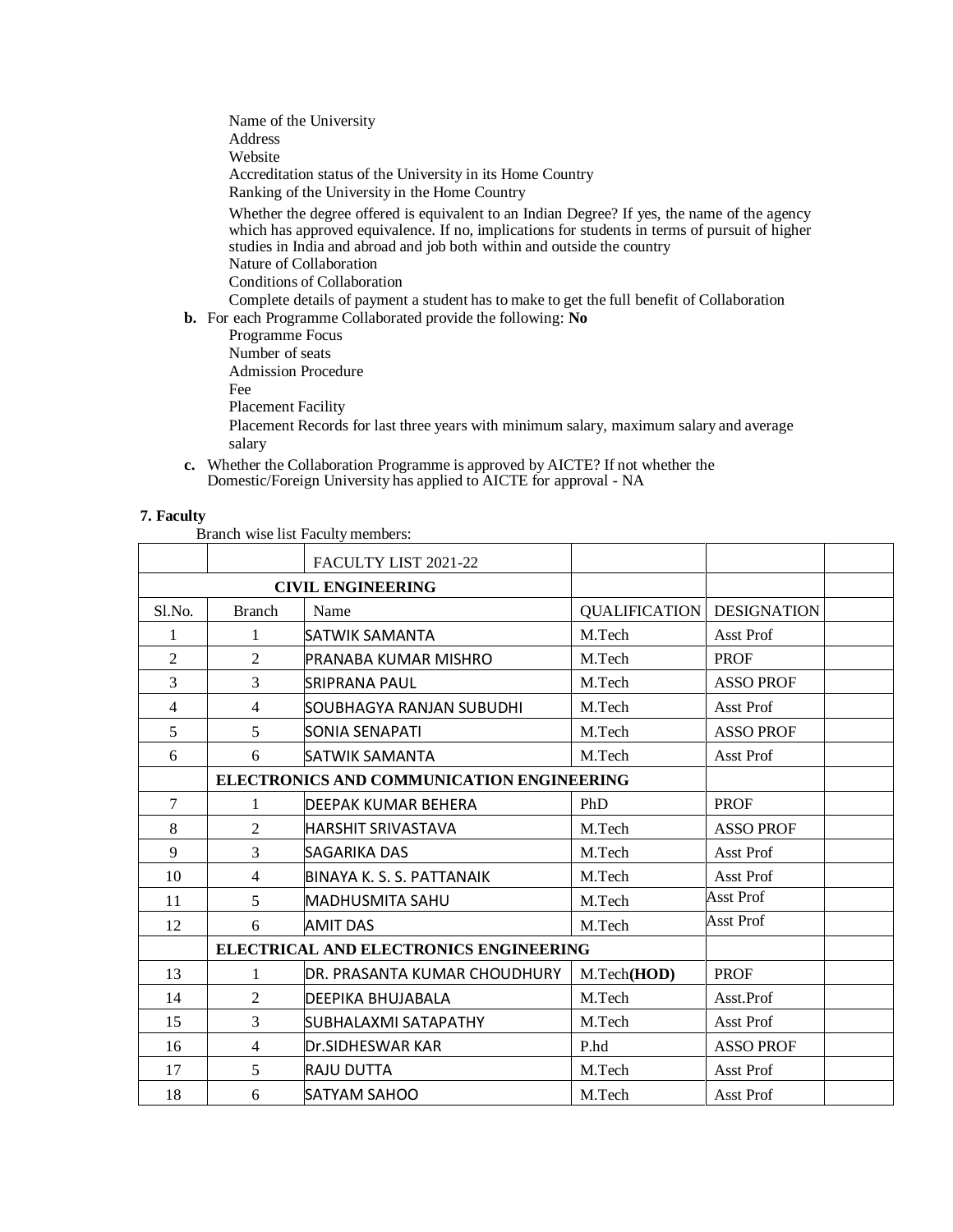| 19 | $\tau$         | <b>SANKLPA DHAR</b>                      | M.TECH        | Asst. Prof  | $\mathbf{PT}$ |
|----|----------------|------------------------------------------|---------------|-------------|---------------|
| 20 | 8              | SANTOSH PANDA                            | <b>B.TECH</b> | Asst. Prof  |               |
| 21 | 9              | <b>GORLI KAMESH</b>                      | M.TECH        | Asst. Prof  |               |
|    |                | MECHANICAL ENGINEERING                   |               |             |               |
| 22 | $\mathbf{1}$   | PRIYANKA PRIYADARSINI PATRA              | M.Tech        | Asst Prof   |               |
| 23 | $\overline{2}$ | <b>DURGA PRASAD MAJHI</b>                | M.Tech        | Asst Prof   |               |
| 24 | $\overline{3}$ | IBHABATOSH PARAMANIKA                    | M.Tech        | Asst Prof   |               |
| 25 | $\overline{4}$ | <b>SRIKANTA SETHI</b>                    | M.Tech        | ASSO.Prof   |               |
| 26 | 5              | <b>BIBEKANANDA SINGH</b>                 | M.Tech        | ASSO.Prof   |               |
| 27 | 6              | PRIYANKA PRIYADARSINI PATRA              | <b>MTECH</b>  | Asst .Prof  |               |
|    |                | <b>COUMPUTER SCIENCE AND ENGINEERING</b> |               |             |               |
| 28 | $\mathbf{1}$   | PARTHA SARATHI PANDA                     | m.Tech        | Asst Prof   |               |
| 29 | $\overline{2}$ | ARPITA DEBISHREE                         | M.Tech        | Asst Prof   |               |
| 30 | $\overline{3}$ | <b>SUNITA SWAIN</b>                      | M.TECH        | Asst Prof   |               |
| 31 | $\overline{4}$ | RACHANA BEHERA                           | M.TECH        | Asst Prof   |               |
| 32 | 5              | SATYAPRIYA PATTASAHANI                   | Ph,D          | <b>PROF</b> |               |
|    |                | <b>PHYSICS</b>                           |               |             |               |
| 33 | $\mathbf{1}$   | ARADHANA NAYAK                           | P.hd          | Asst Prof   |               |
| 34 | $\overline{2}$ |                                          |               |             |               |
|    |                | <b>CHEMISTRY</b>                         |               |             |               |
| 35 | $\mathbf{1}$   | CHINMAYEE PANDA                          | M.Tech        | Prof        |               |
|    |                |                                          |               |             |               |
| 36 | $\overline{2}$ |                                          |               |             |               |
|    |                | <b>MATHEMATICS</b>                       |               |             |               |
| 37 | $\mathbf{1}$   | SRIKANT PANDA                            | P.hd          | Prof        |               |
| 38 | $\overline{2}$ | Sujata sahoo                             | M.Tech        | Asst.Prof   |               |
|    |                | <b>ENGLISH</b>                           |               |             |               |
| 39 | $\mathbf{1}$   | SILPA SAMANTARAY                         | M.A           | Asst.Prof   |               |
| 40 | $\sqrt{2}$     |                                          |               |             |               |
| 41 | $\overline{3}$ |                                          |               | Asst Prof   |               |
|    |                | <b>MANAGEMENT</b>                        |               |             |               |
| 42 | $\mathbf{1}$   | <b>SUMAN NAYAK</b>                       | <b>MBA</b>    | Asst Prof   |               |
|    |                |                                          |               |             |               |
| 43 | $\overline{2}$ | PRIYAMBADA PRADHAN                       | <b>MBA</b>    | Prof        |               |
| 44 | $\overline{3}$ | <b>SRIKANTA BEHERA</b>                   | <b>MBA</b>    | Asst Prof   |               |
| 45 |                | SASMITA PANIGRAHI                        | <b>MBA</b>    | Asst Prof   |               |
| 46 |                | PRATIMA JENA                             | <b>MBA</b>    | Asst Prof   |               |

Permanent Faculty : 42Part Time

Permanent Faculty: Student Ratio : 1: 20 Number of Faculty employed and left during the last three years :10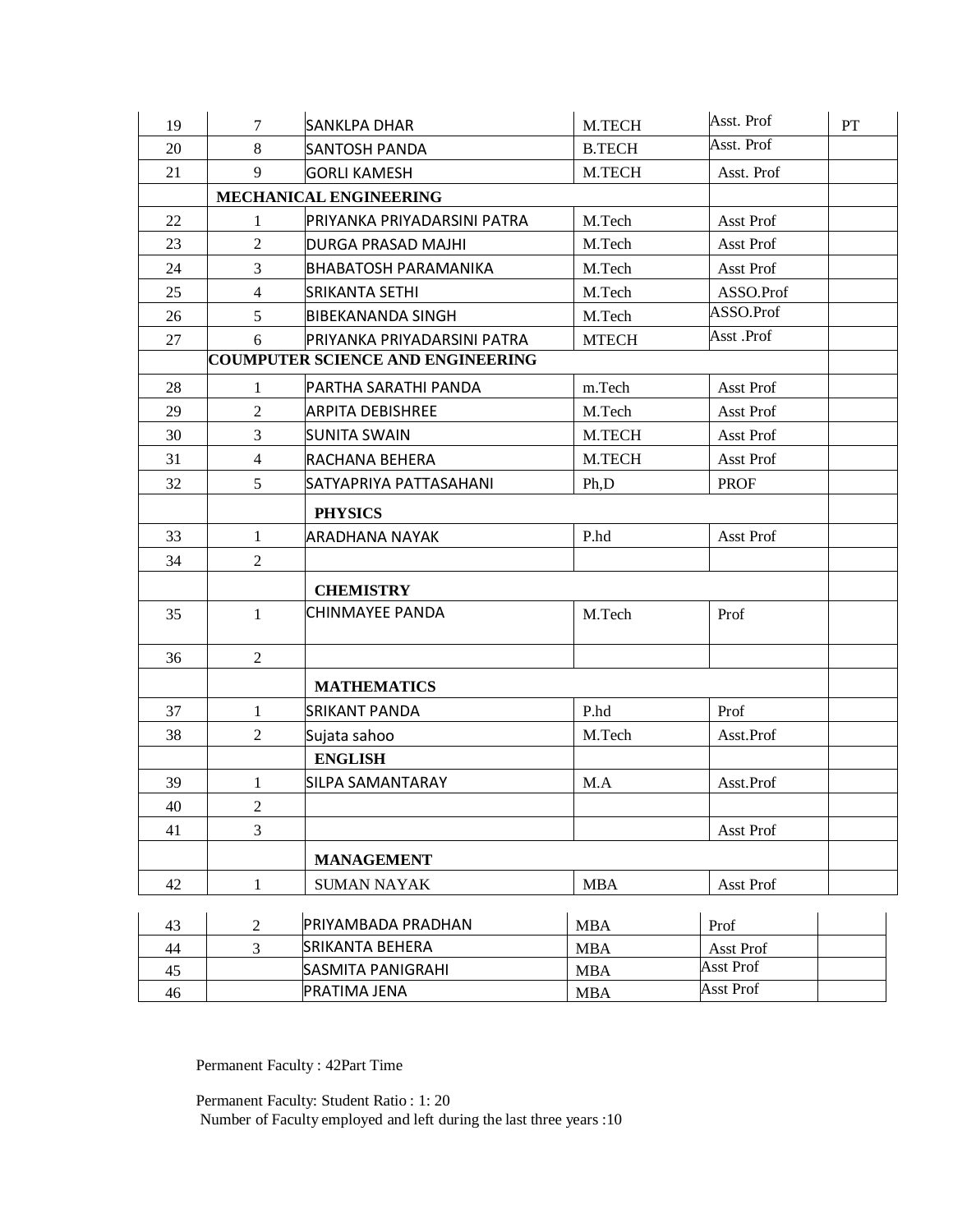#### **9. Fee**

Details of fee, as approved by State Fee Committee, or the Institution:

For UG- Rs. 45000 per Year

Foo PG – Rs 40,000 Per Year

Time schedule for payment of fee for the entire programme: SemesterNo. 8 of Fee waivers granted with amount and name of students - 0 : Number of scholarship offered by the Institution FOR THE YEAR 2021--92

Criteria for fee waivers/scholarship: As per merit list. Estimated cost of Boarding and Lodging in Hostels: Rs 48,000/- per Year

### **10. Admission**

Number of seats sanctioned with the year of approval :

| <b>Branch</b>            | Year of Approval | Year of Approval | Year of Approval |
|--------------------------|------------------|------------------|------------------|
| (B.Tech)                 | 2018-19          | 2019-20          | 2020-21          |
| Civil Engg               | 23               | 23               | 23               |
| Comp Sc and Engg         | 23               | 23               | 23               |
|                          |                  |                  |                  |
| Electrical & Electronics | 45               | 45               | 45               |
| Engg                     |                  |                  |                  |
| Electronics and          | 23               | 23               | 23               |
| Communication            |                  |                  |                  |
| Engg                     |                  |                  |                  |
| Mechanical Engg          | 23               | 23               | 23               |
|                          |                  |                  |                  |
| <b>MBA</b>               | 45               | 45               | 45               |

| Number of Students admitted under various categories each year in the last three years |
|----------------------------------------------------------------------------------------|
| Admission Category from 2018 to 2020                                                   |

|                                   | <b>Admission Year 2018-19</b> |           |     |     |           |           | Admission Year 2019-20   Admission Year 2020-21 |     |           |  |     |     |
|-----------------------------------|-------------------------------|-----------|-----|-----|-----------|-----------|-------------------------------------------------|-----|-----------|--|-----|-----|
| <b>Branch</b>                     | <b>SC</b>                     | <b>ST</b> | OBC | Gen | <b>SC</b> | <b>ST</b> | <b>OBC</b>                                      | Gen | <b>SC</b> |  | OBC | Gen |
| Civil Engg.                       |                               | ◠         |     | 15  | 8         |           | $\theta$                                        |     |           |  |     |     |
| Computer Science & Engg           |                               | 0         |     | 0   |           |           | $\theta$                                        |     |           |  |     |     |
| Electrical & Electronics Engg     |                               | $\theta$  |     | Q   |           |           | 0                                               |     |           |  |     |     |
| Electronics & Communication Engg  |                               | 0         |     | ◠   |           | 0         | $\theta$                                        | 0   |           |  |     |     |
| Mechanical Engg.                  |                               | ◠         |     | 10  | 6         |           | 0                                               |     |           |  |     |     |
| Master of Business Administration | 25                            | 0         |     | 17  | 14        |           |                                                 | 5   |           |  |     |     |

Number of applications received during last two years for admission under Management Quota andnumber admitted: nil

# **11. Admission Procedure**

#### **Admission Procedure of OJEE is followed**

Mention the admission test being followed, name and address of the Test Agency and its URL (website): JEE Main / OJEE.

Number of seats allotted to different Test Qualified candidate separately (AIEEE/ CET (State conducted test/ University tests/ CMAT/ GPAT)/ CAT/MAT/ATMA Association conducted test)

Calendar for admission against Management/vacant seats: June- **15th August of every**

# **calendar year.**

Last date of request for applications : **15th August of every calendar year.**

Last date of submission of applications: **15th August of every calendar year.** Dates for announcing final results Release of admission list (main list and waiting list shall be announced on the same day)

Date for acceptance by the candidate (time given shall in no case be less than 15 days) Last date for closing of admission: **15th August of every calendar year.** Starting of the Academic session **: 1 st Week of August**

The waiting list shall be activated only on the expiry of date of main list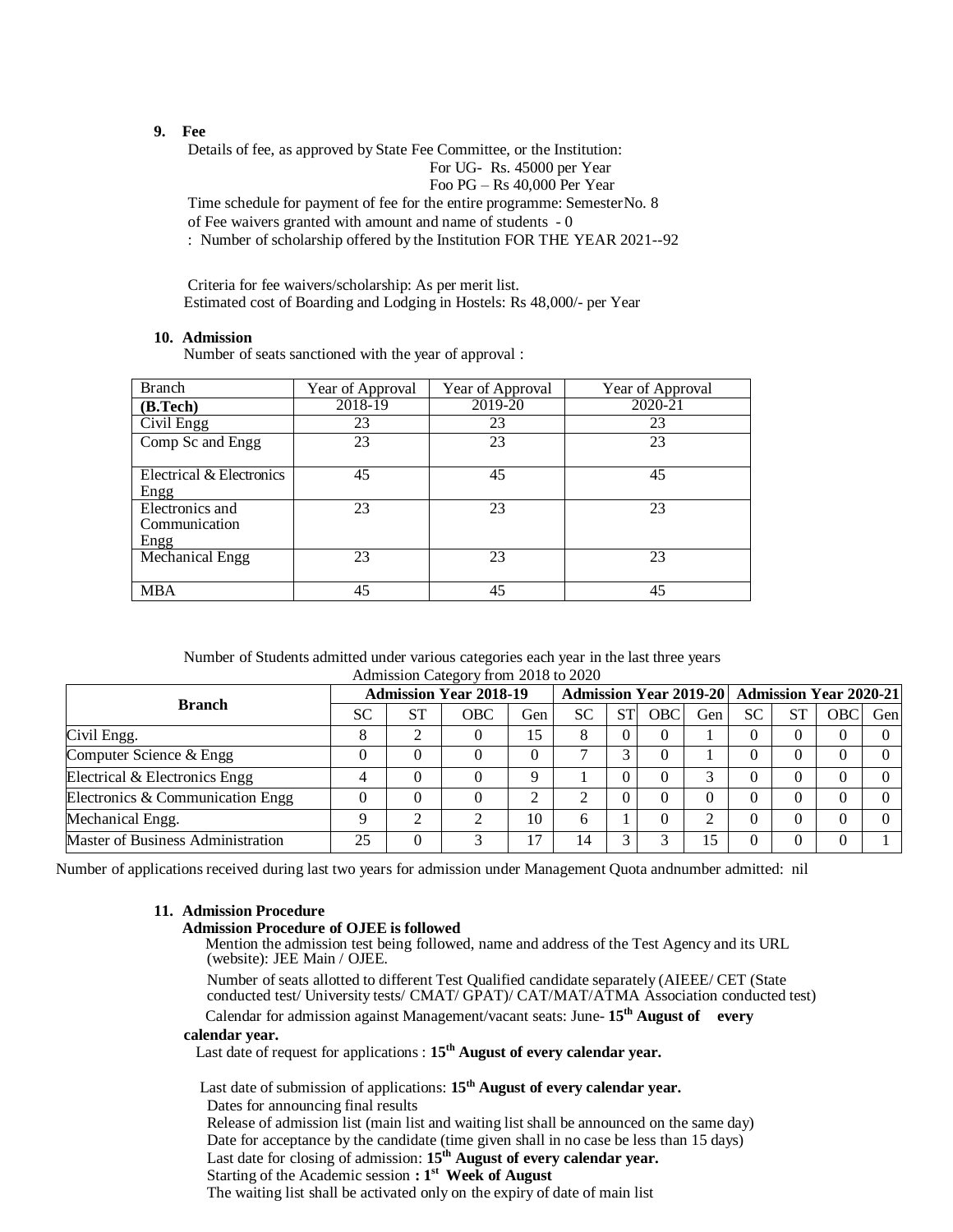The policy of refund of the fee, in case of withdrawal, shall be clearly notified

#### **12. Criteria and Weight ages for Admission**

Describe each critaria with its respective weightages i.e. Admission Test, marks in qualifying examination etc.:

To be qualified in Physics, Mathematics and any one subject(Chemistry, Biology & IT etc.) and aggregate for Gen should be 45 % and for SC/ ST 40 %.

#### Mention the minimum level of acceptance, if any : **45% in aggregate with Physics and**

#### **Mathematics as compulsory subjects.**

Mention the cut-off levels of percentage and percentile score of the candidates in the admission test for the last three years

Display marks scored in Test etc. and in aggregate for all candidates who were admitted

To be qualified in Graduation in any discipline having with aggregate for Gen should be 50 % and for SC/ ST 45 % for MBA.

#### **13. List of Applicants**

List of candidate whose applications have been received along with percentile/percentage score for each of the qualifying examination in separate categories for open seats. List of candidate who have applied along with percentage and percentile score for Management quota seats.

#### **14. Results of Admission Under Management seats/Vacant seats**

 Composition of selection team for admission under Management Quota with the brief profile of members (This information be made available in the public domain after the admission process is over)

Director of the Institute as Head and two members from Teaching Community.

- Score of the individual candidate admitted arranged in order or merit
- List of candidate who has been offered admission.
- Waiting list of the candidate in order of merit to be operative from the last date of joining of the first list candidate
- List of the candidate who joined within the date, vacancy position in each category before operation of waiting list.

#### **15. Information of Infrastructure and Other Resources Available**

- Number of Class Rooms and size of each : no of class room 22 and size 33 Sq mtr. Each
- Number of Tutorial rooms and size of each: total no tutorial room06 and size-10 Sqmtr. Each.
- Number of Laboratories and size of each :44 88, 120 Sqmtr. Each. Number of Drawing Halls with capacity of each 02 with 132 each. Number of Computer Centers with capacity of each: 01 with 162 Sqmt each. Central Examination Facility, Number of rooms and capacity: 01, 100 sqmt each Barrier Free Built Environment for disabled and elderly persons: Yes Occupancy Certificate : YES Fire and Safety Certificate: yes Hostel Facilities : Available.
- **Library**
	- Number of Library books/ Titles/ Journals available (program-wise): titles: 3312, Volumes : 21507, Journals- 24
	- List of online National/ International Journals subscribed : Delnet, & seriels publication
	- E- Library facilities: Available.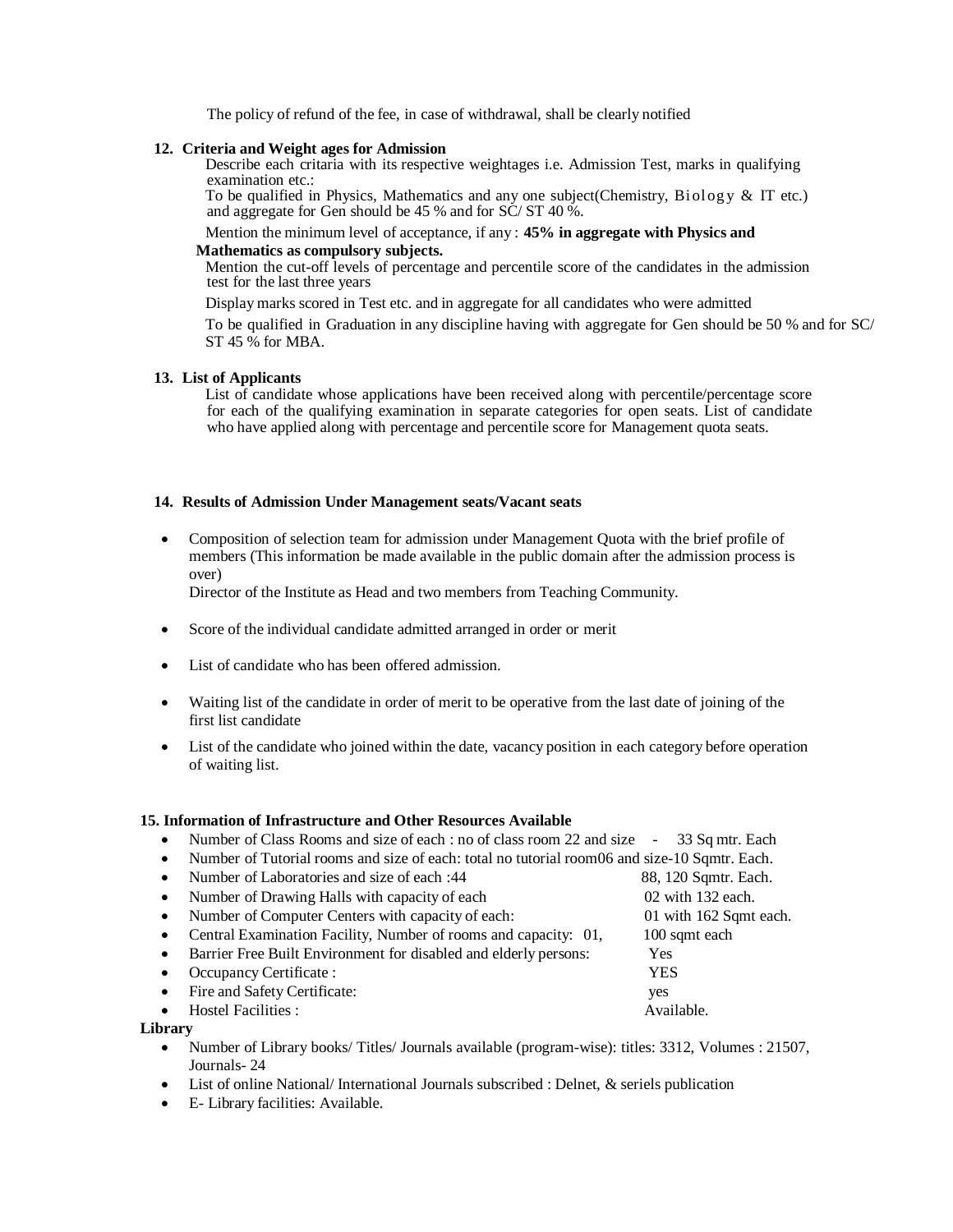### **Laboratory and Workshop**

List of Major Equipment/Facilities in each Laboratory/ Workshop:

| S.<br>No       | Degree<br>$\frac{1}{2}$ | Dept.<br>$**$ | Year<br>## | Name of the Laboratory                             | Major Equipment                                                                                                                                               |
|----------------|-------------------------|---------------|------------|----------------------------------------------------|---------------------------------------------------------------------------------------------------------------------------------------------------------------|
| $\mathbf{1}$   | <b>B.TECH</b>           |               | 1ST        | BASIC ELECTRICAL ENGINEERINGLAB                    | DC MOTOR, DC GENERATOR, ENERGYMETER                                                                                                                           |
| $\overline{2}$ | <b>B.TECH</b>           |               | 2ND        | NETWORK DEVICE LAB                                 | NETWORK THEORM<br>KITS, LOW/HIGH/BAND PASS<br>FILTER, SPECTRUM ANALYZER, ABCD<br><b>PARAMETER KITS</b>                                                        |
| 3              | <b>B.TECH</b>           | <b>EEE</b>    | 3RD        | <b>MACHINES LAB-I &amp; II</b>                     | 3 HP DC M/C,3-PH SQ CAGE IM.SRIM,3KVA<br>ALTERNATOR,5Kva TRANSFORMER                                                                                          |
| $\overline{4}$ | <b>B.TECH</b>           |               | 3RD        | CONTROL & INSTRUMENTATIONLAB                       | PLC, AC SERVO MOTOR, STRAIN MEASURMENT<br>TRAINER, LCR Q BRIDGEMETER, LOAD CELL<br><b>TRAINER</b>                                                             |
| 5              | <b>B.TECH</b>           |               | 3RD        | POWER ELECTRONICS LAB                              | 1-PH CYCLOCONVERTER, AC/DC BRIDGE<br>CONVERTER, SERIES INVERTER KIT, 3-PH<br>HALF/FULL WAVE CONTROLLEDBRIDGE                                                  |
| 6              | <b>B.TECH</b>           | <b>EEE</b>    | 3RD        | <b>MACHINE DESIGN &amp; SIMULATION</b><br>LAB      | <b>COMPUTER -30 NOS WITH MATLAB</b><br><b>SOFTWARE</b>                                                                                                        |
| $\tau$         | <b>B.TECH</b>           |               | 2ND        | ELECTRICAL & ELECTRONICS<br><b>MEASUREMENT LAB</b> | KELVIN DOUBLE BRIDGE ,SCHERING BRIDGE<br>HYSTERESIS MESURMENT KIT                                                                                             |
| 8              | <b>B.TECH</b>           |               | 4TH        | POWER SYSTEM LAB                                   | OIL TESTING KIT, IDMT RELAY, STORAGE<br>OSCILLOSCOPE                                                                                                          |
| 9              | <b>B.TECH</b>           |               | 3RD        | <b>ELECTRIC DRIVES LAB</b>                         | 3PH TO AC CONTROLLER, DC MOTOR<br>MECHANICAL LOADING ARRANGEMENT, FOUR<br>QUADRAT<br><b>CHOPPER</b>                                                           |
| 10             | <b>B.TECH</b>           |               | 2ND        | <b>CAD LAB</b>                                     | PCS, HP JET LASER PRINTER, ZW CAD<br><b>SOFTWARE</b>                                                                                                          |
| 11             | <b>B.TECH</b>           |               | 2ND        | <b>CAM LAB</b>                                     | CNC MACHINE(XL-MILL), CNC<br>MACHINE(XL-TURN), ARISTO ROBOT                                                                                                   |
| 12             | <b>B.TECH</b>           |               | 4TH        | REFRIGERATION AND AIR<br><b>CONDITIONING LAB</b>   | REFRIGERATION TEST RIG, AC TEST<br>RIG, PERFORMANCE OF AIR CONDITIONING<br>TEST RIG,HEAT PUMP                                                                 |
| 13             | <b>B.TECH</b>           | МE            | 3RD        | <b>MACHINE DYNAMICS LAB</b>                        | VIBRATION LAB TEST RIGJOURNAL BEARING<br>TEST, UNIVERSAL GOVERNORTEST<br>RIG, GYROSCPE TEST RIG                                                               |
| 14             | <b>B.TECH</b>           |               | 3RD        | <b>IC ENGINE LAB</b>                               | 2 AND 4 STROKE PETROL ENGINE,4 STROKE<br>DIESEL ENGINE, 5HP DIESELENGININE WITH<br>AC GENERATOR, TRIPLE MULTICYLINDER 4<br>STROKE PETROL ENGINE, GAS ANALYSER |
| 15             | <b>B.TECH</b>           |               | 3RD        | HEAT TRANSFER LAB                                  | FORCED CONVECTION HEAT TRANSFER<br>APPARATUS, STEFAN-BILTZMAN APPATUS, HEAT<br>TRANSFER THROUGH COMPOSITE WALL                                                |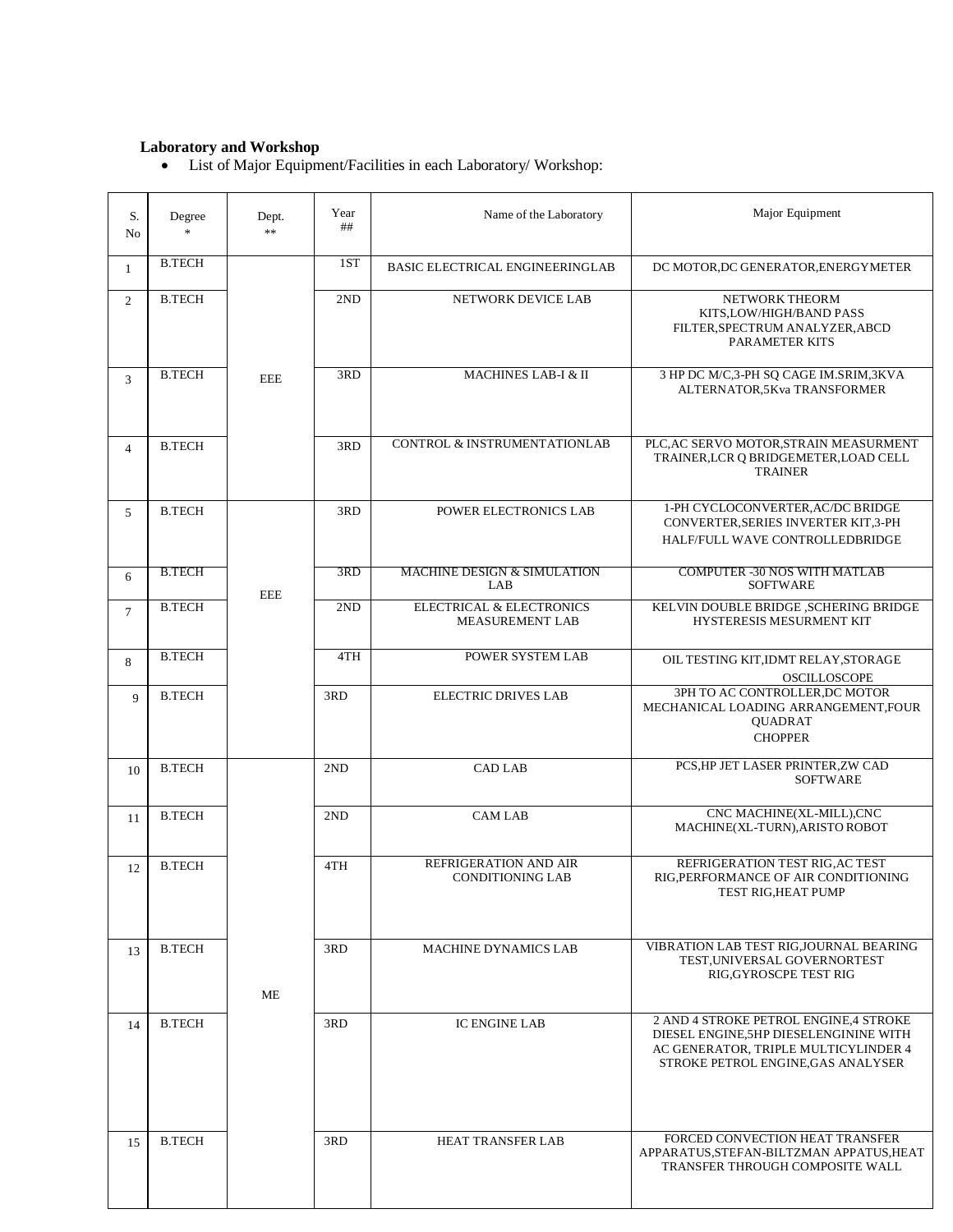| 16 | <b>B.TECH</b> |     | 2ND | MATERIAL TESTING LAB                         | UNIVERSAL TESTING MACHINE, TORSION<br>TESTING MACHINE, FATIGUE MACHINE, CUPPING<br><b>TESTING MACHINE</b>                                    |
|----|---------------|-----|-----|----------------------------------------------|----------------------------------------------------------------------------------------------------------------------------------------------|
| 17 | <b>B.TECH</b> |     | 2ND | FM AND HM                                    | NOTCH APPARATUS, GEAR PUMP, HYDRAULIC<br>RAM, BERNOULLI'S APPARATUS                                                                          |
| 18 | <b>B.TECH</b> |     | 1ST | PRODUCTION LAB                               | MIG WELDING MACHINE.PERMIABILITY<br>METER, UNIVERSAL STRENGTH M/C, SAND<br><b>MULLER</b>                                                     |
| 19 | <b>B.TECH</b> |     | 2ND | MECHANICAL MEASUREMENTLAB.                   | LVDT, RATAMETER, PNEUMATIC<br>TRAINER, HYDRALIC<br>TRAINER, THERMOCOUPLE, LOAD CELL                                                          |
| 20 | <b>B.TECH</b> |     | 1ST | <b>WORKSHOP</b>                              | LATHE, SAPER, MILLINGPLANNER M/C, WELDING<br>M/C, GRINDER, DRILLING<br>M/C                                                                   |
| 21 | <b>B.TECH</b> |     | 1ST | TRIBOLOGY RESEARCH<br><b>LABORATORY</b>      | PIN AND DISC WEAR TESTER, TWO BODYWEAR<br>TESTER, VICKER-HARDNESS TESTING M/C                                                                |
| 22 |               |     |     | MICROPROCESSOR AND<br><b>MICROCONTROLLER</b> | 8085 MP TRAINER, 8255 MP<br>TRAINER, DUAL DAC MODULE, MICRO-51                                                                               |
| 23 |               |     |     | <b>EMBEDED SYSTEM LAB</b>                    | CPU-25 NOS, IAR EMBEDED WORKBENCHFOR ARM<br>STD, ADVANCED UNIVERSAL EMBEDED TRAINER                                                          |
| 24 |               |     |     | <b>COMMUNICATION ENGG</b>                    | ANTENA TRAINER SYSTEM, ADVANCEDFIBRE<br><b>OPTIC TRAINER</b>                                                                                 |
| 25 |               |     |     | <b>MICROWAVE ENGG</b>                        | MICROWAVE TEST BENCH WITH VOICE<br>COMMUNICATION, X-BAND, HFSS SOFTWARE                                                                      |
| 26 |               | ETC |     | DIGITAL ELECTONICS                           | DIGITAL LOGIC IC TRAINER, HALF ADDER AND<br>FULL ADDER,8 CHANNELADC MODULE<br>KIT, MONOST ABLE MULTIVIBRATOR                                 |
| 27 |               |     |     | <b>VLSI LAB</b>                              | PC-30NOS, XILINX ISE SYSTEMEDITIONMMENTOR<br>GRAPHICS(SOFTWARE)                                                                              |
| 28 |               |     |     | <b>DSP</b>                                   | DSP DESIGN TRAINER KIT, SPARTAN 3ETRAINER<br>KIT                                                                                             |
| 29 |               |     |     | <b>ACT/DCT</b>                               | <b>DSB/SSB AM TRANSMISSION TRAINER</b><br>KIT, AMPLITUDE MODULATOR AND<br>DEMODULATOR, CARRIER MODULATION<br>TRAINER KIT,8 CHANNELADC MODULE |
| 30 |               |     |     | <b>AEC</b>                                   | CRO,DIGITAL OSCILLOSCOPE,UNIVERSAL<br><b>TRAINERKIT</b>                                                                                      |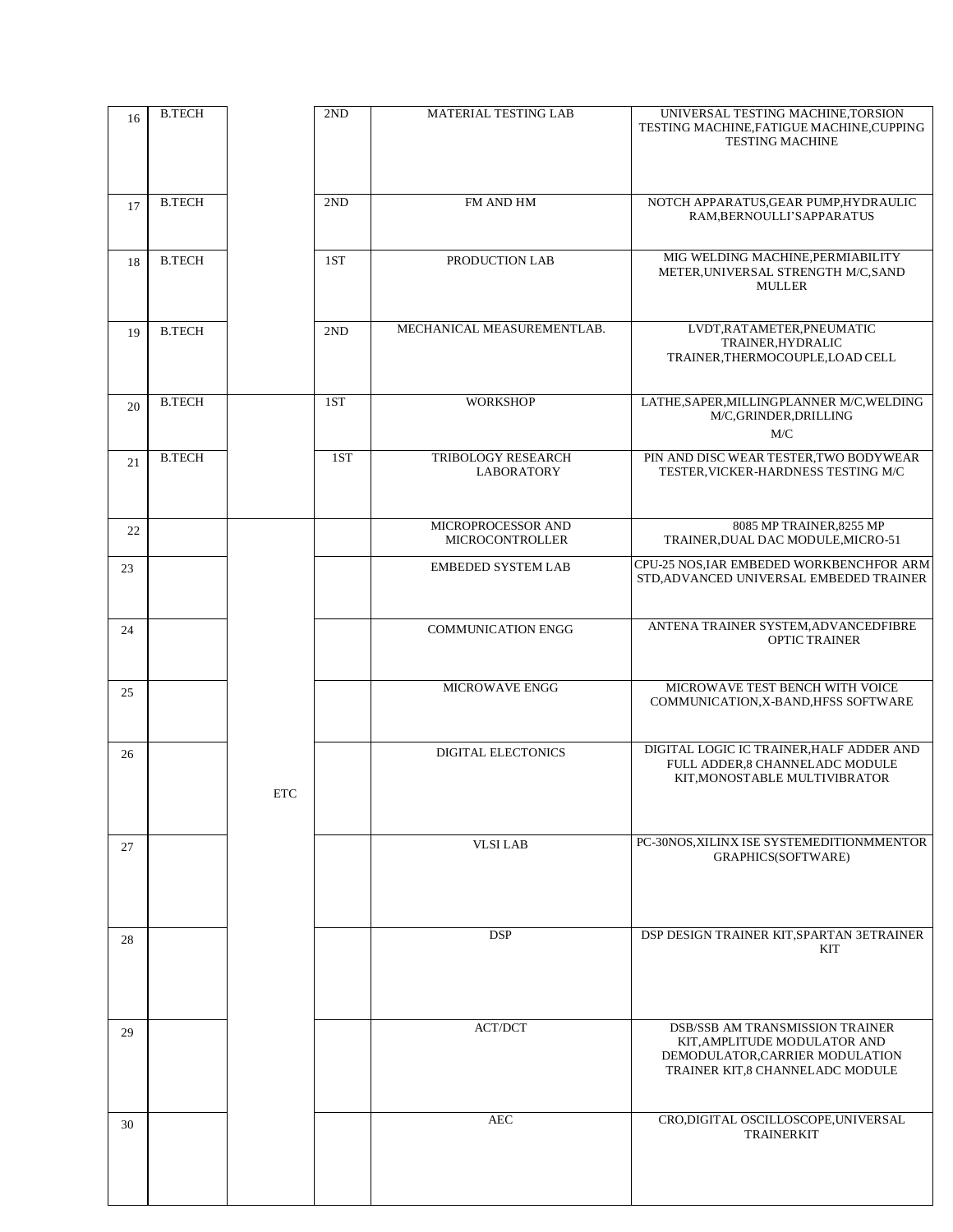| 31 |                                                      | CONCRETE AND MATARIAL<br><b>TESTING</b>    | RAJCO SLUMP TEST APPARATUS, SIEVE<br>SHAKER, COMPASION FACTOR<br>APPARATUS, CEMENT TENSILE STRENGTH<br>M/C, IE-CHATELIER MOULD, IE-CHATELIER<br>FLASK,            |
|----|------------------------------------------------------|--------------------------------------------|-------------------------------------------------------------------------------------------------------------------------------------------------------------------|
| 32 | <b>CIVIL</b><br><b>ENGG</b>                          | <b>GEOTECHNICAL LAB</b>                    | SOL HYDROMETER, LIQUID LIMIT DEVICE, SAND<br>PORING CYLINDER<br>APPATUS, PYCNLMETER, COMPACTIONTEST<br>APPARATUS, UNCOMFINED COMPRESSION TEST<br><b>APPARATUS</b> |
| 33 |                                                      | ENVIRONMENTAL ENGG LAB                     | BOD INCUBATOR SHAKER, JAR TEST<br>APPARATUS, COD APPARATUS, VORTEXMIXTURE<br>MAGNETIC STIRRER, HOT AIROVENMONO<br><b>QUARTZ DISTILLATION UNIT</b>                 |
| 34 | <b>CIVIL</b><br><b>ENGG</b>                          | TRANSPORTATION LAB                         | AGGREGATE CRUSHING APPARATUS,LAS<br>ANGLES ABRASIONTESTING M/C, AGGREGATE<br>IMPACT TESTER, DUCTILITY TESTING M/C                                                 |
| 35 |                                                      | <b>SURVEY LAB</b>                          | LAND MEASURING METRIC<br>CHAIN, SURVEY COMPASS, DUMPY<br>LEVEL, SOKKIA AUTOMATIC<br>LEVEL, VERNEIR TANSIT<br>THEODOLITE, TOTAL STATION                            |
| 36 |                                                      | <b>BASIC COMPUTING LAB</b>                 | PCS, PROJECTOR WITH UBUNTU, GCC, JDK<br>1.8 SCILAB                                                                                                                |
| 37 |                                                      | SYSTEM PROGRAMMING LAB                     | PCS, MS WINDOWS, FORTAN, PASCALTURBO<br>C++ SOFTWARE                                                                                                              |
| 38 | <b>COMPUTER</b><br><b>SCIENCE AND</b><br><b>ENGG</b> | <b>GRAPHICS LAB</b>                        | MA WINDOWS, TURBO C++                                                                                                                                             |
| 39 |                                                      | DATA ASE LAB                               | MS WINDOWS, ORACLE 9 i                                                                                                                                            |
| 40 |                                                      | PROJECT LAB                                | MS WINDOWS, RATIONAL ROSE, JAVA                                                                                                                                   |
| 41 |                                                      | SOFTWARE TECHNOLOGY LAV<br>(REASEARCH LAB) | MS WINDOWS, VISULA STUDIO, NETUBUNTU                                                                                                                              |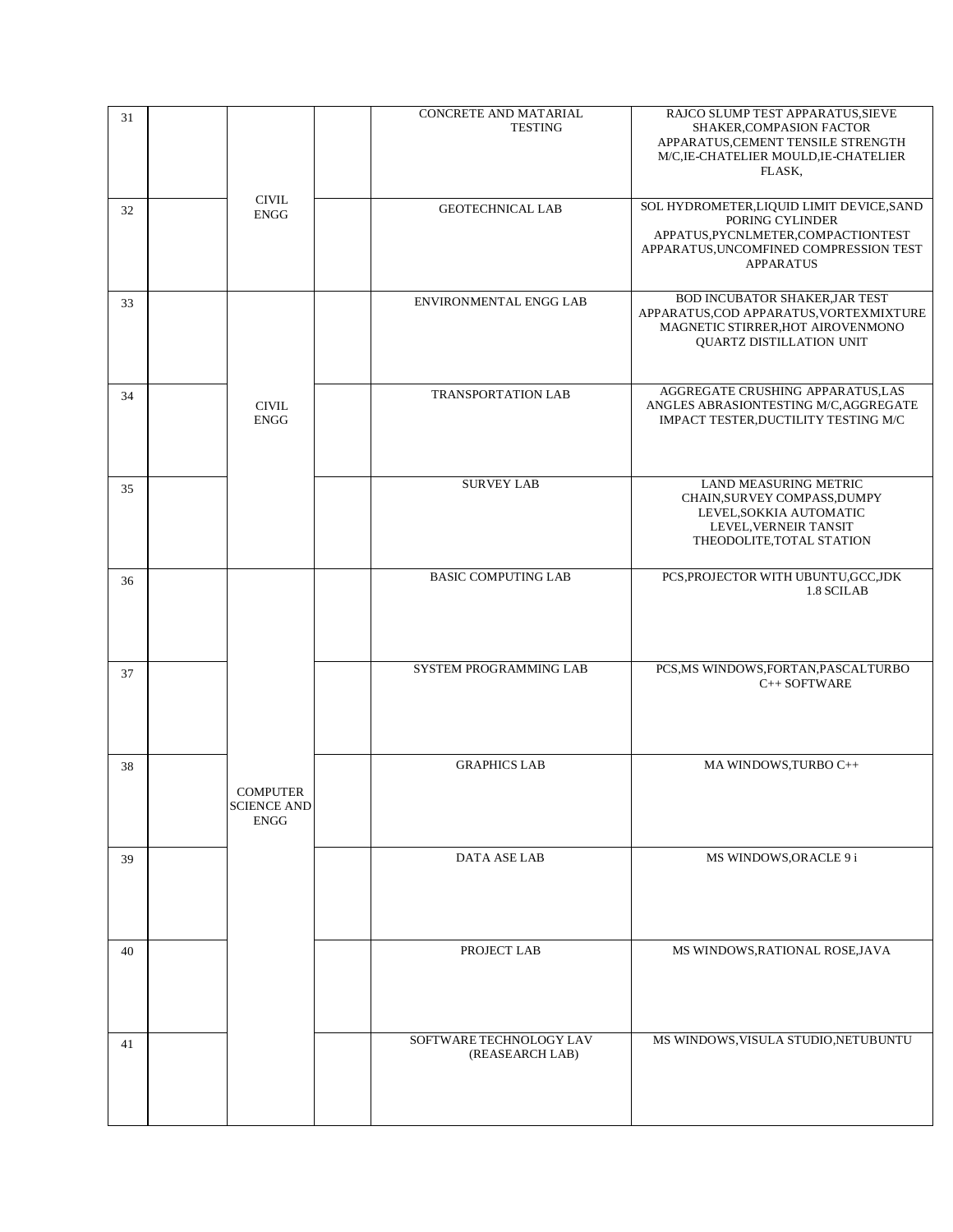| 42 |                  | NETWORKING LAB              | MATLAB, REDHAT LINUX 7.1                                                                                                                                                         |
|----|------------------|-----------------------------|----------------------------------------------------------------------------------------------------------------------------------------------------------------------------------|
|    |                  |                             |                                                                                                                                                                                  |
| 43 |                  | <b>ON LINE LAB</b>          | TURBO C++, JAVA                                                                                                                                                                  |
|    | CSE              |                             |                                                                                                                                                                                  |
| 44 |                  | <b>INTERNET LAB</b>         | <b>MS WINDOW</b>                                                                                                                                                                 |
| 45 | <b>PHYSICS</b>   | PHYSICS LAB                 | <b>BAR PENDULUM, TRAVELLING</b><br>MICROSCOPE, STEAM GENERATOR, SLIDE<br>CALLIPERS, NEWTON' RING, POISSION'S RATIO<br>APPARATUS, SPECTROMETER, GALVANO<br>METER, CRO, RC CIRCUIT |
| 46 | <b>CHEMISTRY</b> | <b>CHEMISTRY LAB</b>        | MUFFLE FURNACE, FLASH POINT<br>APPARATUS, DIGITAL PH<br>METER, SPECTROMETER, DISTILLATION<br>APPARATUS, PHYSICAL AND CHEMICALBALANCE                                             |
| 47 | <b>ENGLISH</b>   | <b>ENGLISH LANGUAGE LAB</b> | PCS,LCD PROJETOR, FREQUENCY<br>RECEIVER, GLOBARINA, ENGLISH LAB<br><b>SOFTWARE</b>                                                                                               |

# List of Experimental Setup in each Laboratory/ Workshop

| S.<br>N <sub>0</sub> | Degree        | Dept.<br>$\gg$ | Name of the Laboratory     | Major Equipment/EXPERIMENTALSETUP   |
|----------------------|---------------|----------------|----------------------------|-------------------------------------|
|                      | <b>B.TECH</b> | <b>ETC</b>     | <b>AICTE MODROB LAB</b>    | TMC 320C541, TMC320C6713 DSP        |
|                      |               |                |                            | STARTER KIT,                        |
| $\overline{c}$       |               | MECH           | (MODROB LAB) IC ENGINE     | REASEARCH ENIGINE TEST SET-UP(240E) |
|                      |               |                |                            | WITH COMPUTER SET                   |
| 3                    |               | MECH           | (MODROB LAB) RAC LAB       | <b>MINI IC PLANT</b>                |
| 4                    |               | MECH           | (MODROB LAB) THERMAL LAB   | <b>FLUE GAS ANALYSER</b>            |
| 5                    |               | <b>MECH</b>    | (MODROB LAB) TRIBOLOGY     | PIN-ON DISC TYPE WERE TESTING       |
|                      |               |                | <b>RESEARCH LABORATORY</b> | <b>MACHINE</b>                      |
| 6                    |               | MECH           | (MODROB LAB) TRIBOLOGY     | <b>TWO BODY WEAR TESTER</b>         |
|                      |               |                | <b>RESEARCH LABORATORY</b> |                                     |
| 7                    |               | <b>MECH</b>    | (MODROB LAB) CAM           | ROBOT (ARISTO 6XT)                  |
| 8                    |               | MECH           | (MODROB LAB) CNC           | CNC MILLING (XL-MIL)                |

**•** Computing Facilities

Internet Bandwidth : 48 mbps

Number and configuration of System: 420 with Core I3 configuration.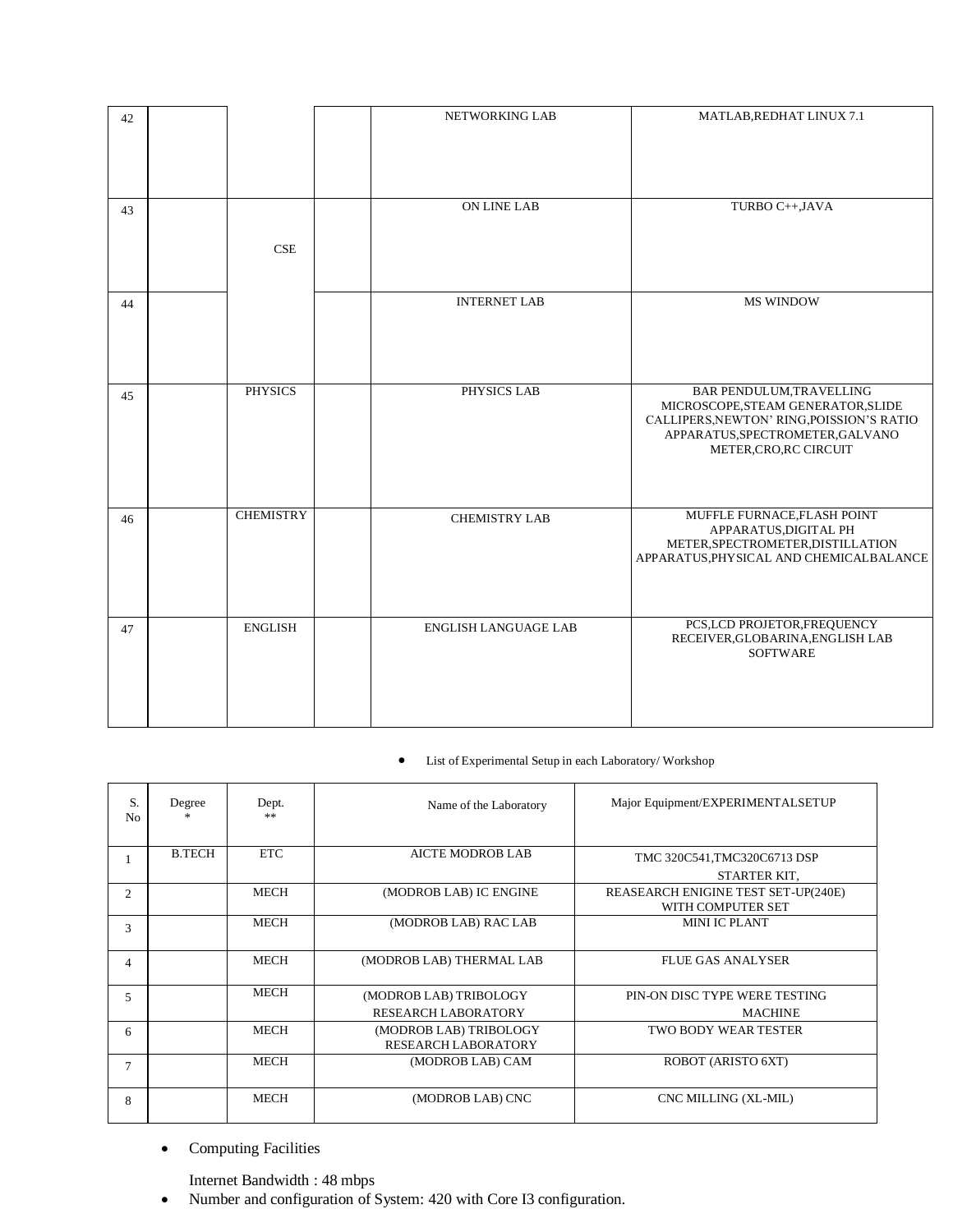- Total number of system connected by LAN : 212
- Total number of system connected by WAN: 1
- Major software packages available: Microsoft Imagine, IBM Rational Rose, Oracle, Matlab,

Special purpose facilities available

- Innovation Cell: No
- Social Media Cell: Available
- Compliance of the National Academic Depository (NAD), applicable to PGCM/ PGDM Institutions and University Departments

# **List of facilities available**

- Games and Sports Facilities: Both Indoor and Outdoor facilities: **Available.**
- Extra-Curricular Activities: **Yoga**.
- Soft Skill Development Facilities: **Available.**

# **Teaching Learning Process**

- Curricula and syllabus for each of the programmes as approved by the University : As per University norms.
- Academic Calendar of the University: As per University norms.
- Academic Time Table with the name of the Faculty members handling the Course: Available.
- Teaching Load of each Faculty
- Internal Continuous Evaluation System and place
- Student's assessment of Faculty, System in place

For Post Graduate Courses give the following: Soft skill training, industrial visit for students

• Title of the Course: B.Tech

Curricula and Syllabi

- Computational facilities exclusive to the Post Graduate Course
- Special Purpose
- Software, all design tools in case
- Academic Calendar and frame work x ZC

**16. Enrollment of students in the last 3 years**

| <sub>S1</sub>  | Degree        | Dept.        | Specialization on              | Shift     |          |                 |          |          |          |          |
|----------------|---------------|--------------|--------------------------------|-----------|----------|-----------------|----------|----------|----------|----------|
| N <sub>0</sub> |               |              |                                | #         | 2018-19  |                 | 2019-20  |          | 2020-21  |          |
|                |               |              |                                |           | Approved | Admitted        | Approved | Admitted | Approved | Admitted |
|                | <b>B.TECH</b> | <b>CIVIL</b> | <b>CIVIL</b>                   | 1ST       | 23       | 0 <sub>1</sub>  | 23       | 9        | 23       | $\theta$ |
| 2              | <b>B.TECH</b> | <b>CSE</b>   | <b>CSE</b>                     | 1ST       | 23       | 00 <sup>1</sup> | 23       | 11       | 23       | $\Omega$ |
| 3              | <b>B.TECH</b> | EEE          | EEE                            | 1ST       | 45       |                 | 45       | 4        | 45       | $\Omega$ |
| 4              | <b>B.TECH</b> | ECE          | ECE                            | 1ST       | 23       | $\Omega$        | 23       | 2        | 23       | $\Omega$ |
| 5              | <b>B.TECH</b> | ME           | ME                             | 1ST       | 23       | 01              | 23       | 9        | 23       | $\Omega$ |
| 5              | <b>MBA</b>    | <b>MBA</b>   | <b>MBA</b>                     | 1ST       | 45       | 45              | 45       | 35       | 45       | 01       |
|                |               |              | Total admitted /Total Approved | $Total =$ | 182      | 48              | 182      | 70       | 182      | 01       |

# **17. List of Research Projects/ Consultancy Works**

- Number of Projects carried out, funding agency, Grant receive : NIL
- Publications (if any) out of research in last three years out of masters projects
- Industry Linkage : Yes
- MoUs with Industries (minimum 3): YES

**18. LoA and subsequent EoA till the current Academic Year: Available**